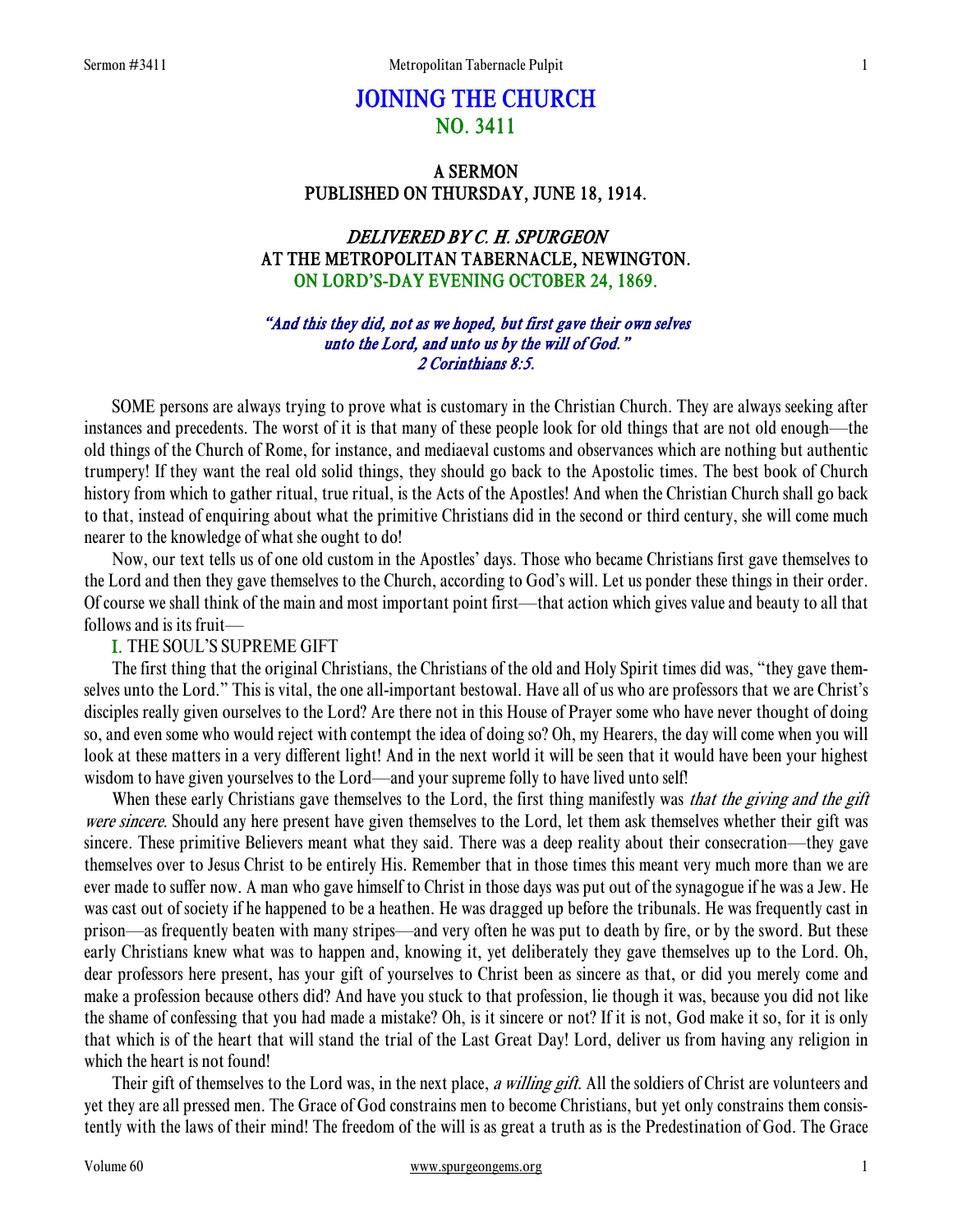of God, without violating our wills, makes men willing in the day of God's power—and they give themselves to Jesus Christ. You cannot be a Christian against your will! How could it be? A servant of God against his will? A child of God against his will? No, it never was so and it never shall be so! Here and now, you Christians, I shall ask you whether you are not cheerfully, gladly, unreservedly the servants of God! I know you are and that bond you made years ago is not irksome to you now, but if you are genuine saints, you repeat it again tonight and you hope to repeat it in life and in death, for you are willingly and exultantly the Lord's own!

The gift that these early Christians made was, in the next place, an intelligent one. They did not receive into the Church in Paul's days unintelligent people. They knew that no sponsorship could avail here. They knew, as one would think all rational people ought to know, that the religion of Jesus Christ cannot exist where there is no clear apprehension of the saving Truth of God.

 Only where the understanding was able to grasp the Saviorship of Jesus could there be spiritual life and true conversion. No religious rite, or ceremony, or ordinance could confer this. I have heard ministers tell their congregations, "You were made Christians in your infancy and you ought to stand to the vows then made for you." Surely every man's conscience tells him there is not a shadow of ground for such reasoning! What have I to do with, or what do I care about vows that were made for me when I was a child? Were they bad or were they good—they never consulted me and I have nothing to do with them, nor will I have! Whether they promised that I would serve God, or that I would serve the devil, I equally reject their responsibility and their sponsorship! As an intelligent being, I speak for myself before God and none shall speak for me! If I had been dedicated to Moloch, should I in my manhood accept the dedication? God forbid! And even if I were dedicated to Christ, I will not accept a dedication which I know Christ never accepted because He never asked for it. He asks my *personal* dedication. He asks only for intelligent love, intelligent service—and I trust that many of you came to Christ knowing what you did, knowing what repentance meant, knowing what faith meant, having counted the cost of what a life of holiness would be and then deliberately, as men and women of judgment and understanding, said, "O Prince, we enlist beneath Your banner! O Immanuel, write our names in Your muster-roll, for we will be Your servants from now on and forever!" It was a sincere gift, it was a willing gift and it was an intelligent gift that these first Christians made of themselves to the Lord!

My Brothers and Sisters, it was, moreover, a complete surrender which they made. No Christian in the olden times gave himself in part to the Lord and in part reserved himself for idols, or for himself—and had any attempted to have done so, they would have been spurned, for it is of Christ's rule in the Church that He will have all or none. You must, as a Christian, be all a Christian, or nothing of a Christian! There is no such thing as dividing between God and the devil, between righteousness and sin. The surrender must be without reserve and without limit. If you have truly given yourselves to the Lord, you have given Him your body—no more to be polluted with sin, but to be a Temple of the Holy Spirit. You have given Him your mind—no more to be a free thinker after the boasted free thought of the slaves of skepticism. You have given up your faculties—to sit with them at the feet of Christ to learn of Him, to take His teaching for the Truth of God and His Word the one court of appeal for all questions. You take Him to be your Teacher beyond all dispute and His Doctrine to be unsullied truth for you. You have also given up to Him your tongue to speak for Him, your hands to work for Him, your feet to walk or run for Him—your every faculty of body and mind in beautiful partnership for His service!

 As for your newborn, angelic, spiritual nature—that must emphatically be the Lord's—and will always be the royal and reigning power within. You are today in the trinity of your nature—body, soul and spirit—altogether Christ's! And this includes, if you are a sincere Christian, all that you have—all of talents, all of time, all of property, all of influence, all of relationship, all of opportunity. You count nothing to be your own from this time forth, but you say with the spouse, "I am my Beloved's and my Beloved is mine."

Again, the surrender which every true Christian makes is *a surrender to the Lord*. That, my Brothers and Sisters, is where it must begin—with the Lord! We ought not to give ourselves up to the Church until we have given ourselves up to the Lord. And it must never be a giving of ourselves up to priests. Oh, scorn that! Of all the wretches that live, the worst are priests! Of all the curses that ever fell upon earth—I will not except even the devil—the worst is priestcraft! I care not whether it wears the garb of the dissenting minister, or the clergyman of the Established Church, or the Roman Catholic, the Muslim or the heathen—no man can do your religion for you! If any man pretends that he can, or that he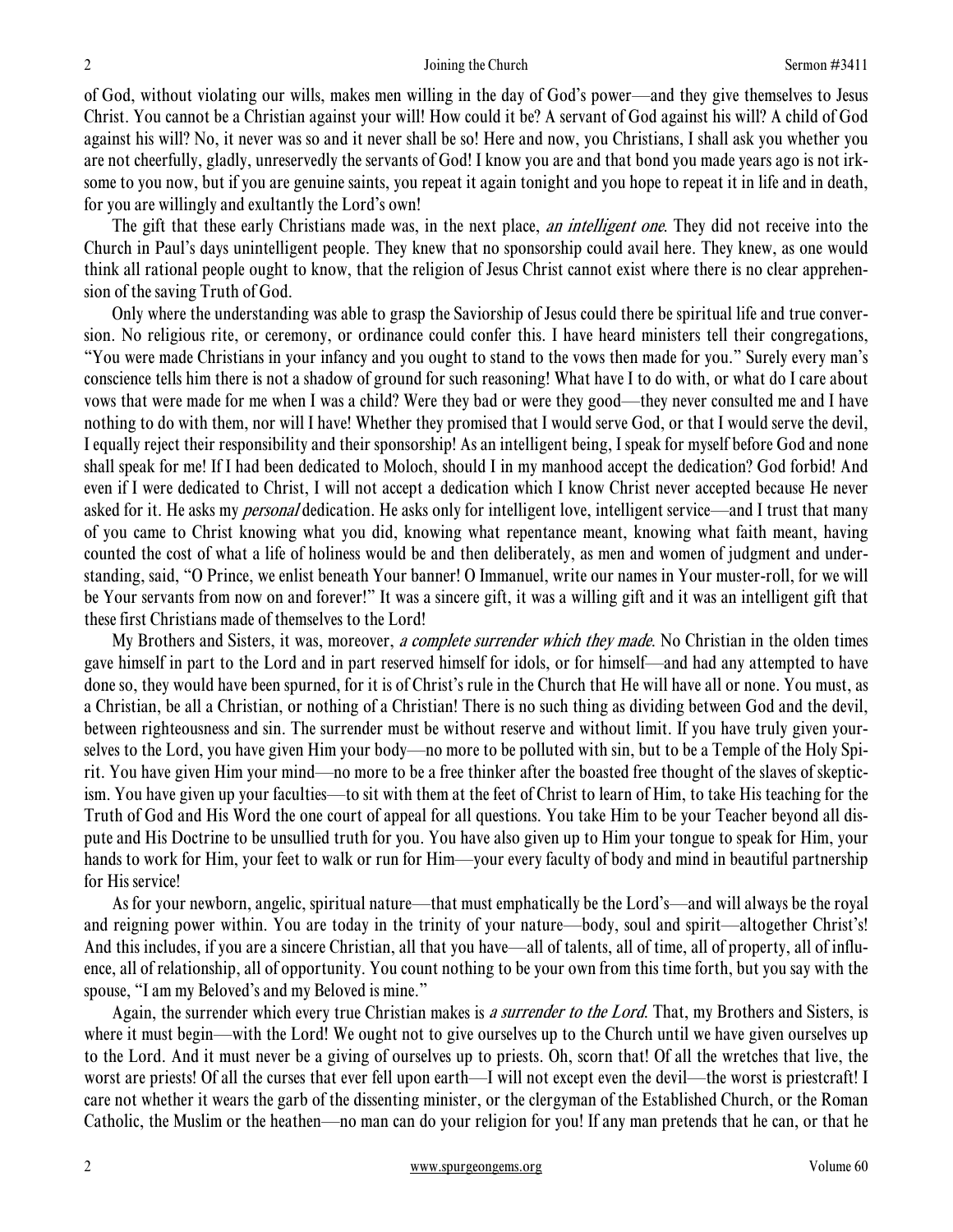#### Sermon #3411 Joining the Church 3

can pardon your sin, or do anything for you before God, put him aside—he is a base impostor! Never surrender your thoughts or your mind to any man. Pin your opinions to no man's coat sleeves. To the Lord make the surrender complete and ample—to His Truth, to His Law, to His Gospel make your surrender as complete as if you made yourselves slaves, or a stone to be carved by His hands! You shall rise in dignity as you sink in selfhood. You shall become free in proportion as you wear God's bonds. You shall become great as you become little in yourselves. Give yourselves wholly up to God. Mind it is to Him—not to any man, not to any creed, not to any sect—but wholly and entirely to the Lord who loved you from before the foundation of the world! To the Lord who bought you with His heart's blood! To the Lord whose Spirit sealed your adoption within your souls!

 Mind this, then! Mark it as the first step in all public acts of religion—you must give yourselves first to the Lord! You have no right to talk about joining a Christian Church until you have done that—"first to the Lord." You have no right to be baptized until you have done that—"first to the Lord." You have no right to sit at the Communion Table until you have done that—"first to the Lord." Give yourselves first to the Lord with unfeigned repentance for sin and simple and hearty confidence in Jesus! And then, as a complete giving-up of yourselves to the Lord—you may come to every hallowed act of service, to every privilege-feast of love—but not until then! Oh, Sirs, your sacraments and your ceremonies—God abhors them until first you have given Him your hearts! Vain are your oblations! Your incense is an abomination to Him! It is an evil, and worse than an evil—it is a mockery of God, an insult to Him—until first your heart surrenders itself to Jesus and your manhood becomes the rightful property of God by your willing yielding of it to Him!

 I cannot press this matter by way of questioning everyone present, but still I would like to ask of every conscience, especially of every professing Christian, to answer this question, "My Soul, have you given yourself up, through the Grace of God, to belong to the Lord?" Do you mean that, or is it a farce? Have you made it real, or is it all a sham? Do you feel within your soul tonight a desire to make it more complete a gift? Do you pray for Grace to make it perfect in the future? Do you rest alone upon the precious blood of Jesus? Then do you desire to glorify God so long as you are in this body? Oh, then 'tis well with you and you may go the next step with me. If not, hands off all ordinances, hands off all promises! There is nothing in the Bible and there is nothing in the Church for you until you first are reconciled to God by the death of Jesus Christ1 And now let us turn to consider briefly the second giving of the soul—

### II. THE GIFT THAT FOLLOWS THE SUPREME ONE.

 I want to know this passage aright. I think I do. "They first gave their own selves to the Lord, and unto us"—that is, they gave "their own selves" unto us—by the will of God. After a true Christian has given himself or herself to the Lord, the very next act should be to give themselves to the Christian Church. They should at once assay, as Paul did, to be united to the Brethren of Christ. Somewhere in the district where he lives, if there is a Christian Church, the newborn Believer should at once seek fellowship with others who love his Lord, because saved by His Grace. The right way to do this is to give *himself*. Not his name, his money, not his mere presence, his sympathy, his active labors—all these are part of the gift—but the soul of it all is to give himself. In the whole force and weight of his influence, personality and ability, as far as God shall help him, he is to give up to the Church.

Volume 60 www.spurgeongems.org 3 What is involved in this giving up of ourselves to the Christian Church? I will repeat it, so as to refresh the memories of many members here who have forgotten it. It is your *duty* to be united to the Christian Church. What does that mean? What duties spring out of it? There is, first, *consistency of character*. If you make no profession of religion and live as you like—you shall answer for that at the Last Great Day. But if you join a Christian Church, take heed how you live, for your actions may become doubly watched—and will be doubly sinful if you fall into inconsistency! You are a servant in the family and a member of a Christian Church—there must be in you no eye-service! There must be about you nothing which would dishonor a good servant of Jesus Christ! You are a husband—you have no business to be a bad-tempered, domineering tyrant to your wife! If you are, you ought not to be a member of a Christian Church at all! You are a wife you ought not to be an untidy, idle, novel-reading woman, neglecting your family duties! If so, I do not care what classes you attend, or what Prayer Meetings—you have no business to act like that and profess to be a Christian! You are a Christian, you say, and have joined the Church—then in your trade you have no business to fall into the tricks and knavery that are common on all sides! If you cannot live without being a rogue, do not be a professor of religion! It will be quite as well for you to go to Hell at once, as you are, as to go there with a millstone about your neck through having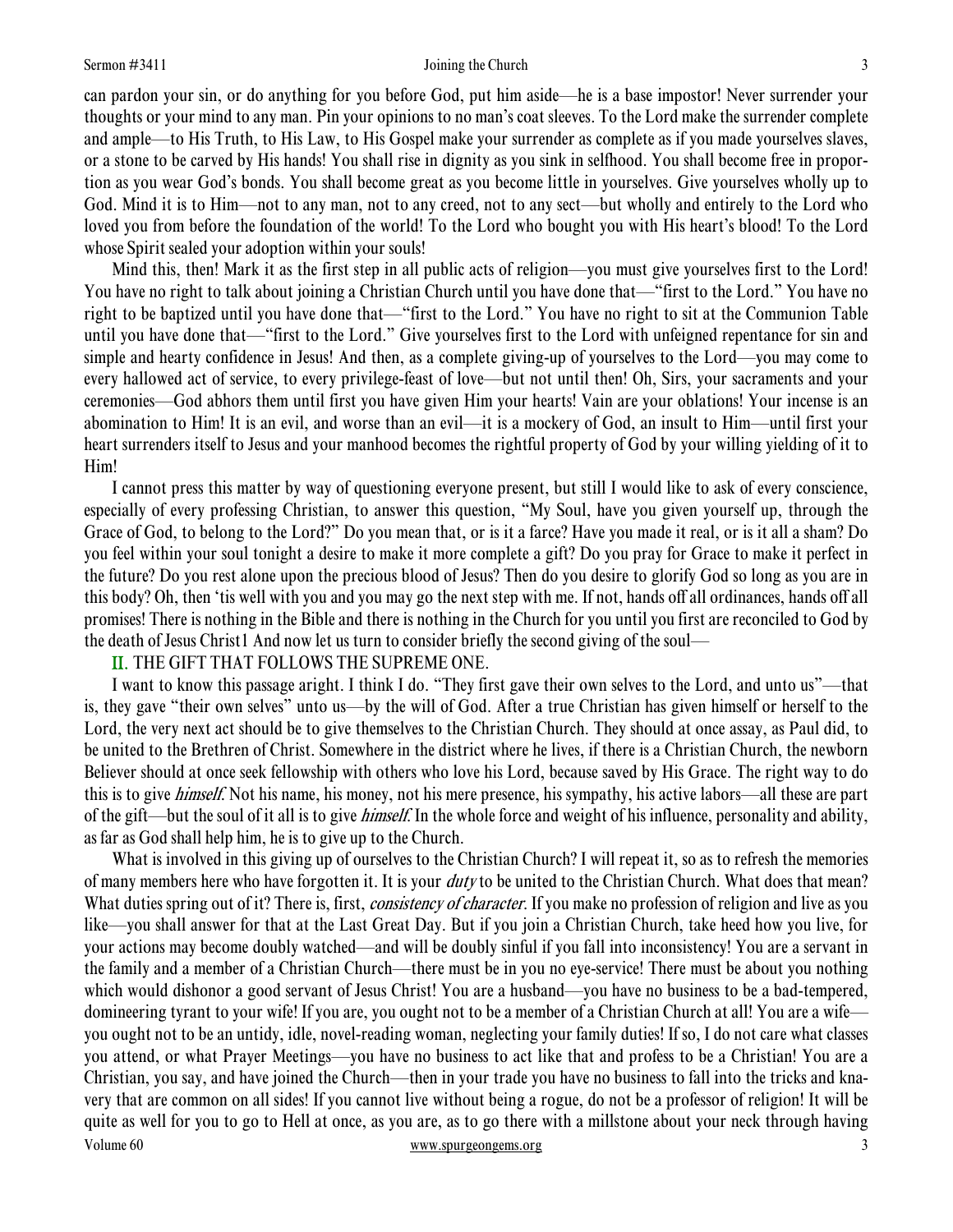made a profession, a base and wicked profession, of godliness which you did not carry out. No, Sirs, if you will not, in the strength and spirit of God's Grace, strive after consistency of moral conduct, you have no right to talk about giving yourselves to the Church, which you will disgrace! You will only sin yourselves into a deeper condemnation. Therefore, stay away from it!

The next thing that is required of every member of Christ's Church is *attendance upon the means of Grace*. I do not mean merely Sunday attendance. Any hypocrite comes on a Sunday, but they do not, to my knowledge, all of them, come on Monday to the Prayer Meeting, nor all to the weeknight service on a Thursday. I am pretty certain of this, though some of them may. Weeknight meetings and services are a powerful test. Many cannot come, I know, and I do not ask that domestic duties be sacrificed, even for public worship. But there are some who ought to be present who are not and, indeed, all of you, so far as opportunity will permit, and if you reside within reasonable distance, should come. Take care that you do not become lax in that respect.

Another duty of all Church members is *to aid and comfort one another*. Just as among Freemasons—give the grip and you get a kindly word and a brotherly recognition—so should it be among Christians, only in a higher sense. You must comfort those that mourn, help those who are poor and, in general, we ought to watch out for each other's interests, seeing that in the Church we are all members of one family. You are to "do good unto all men, especially unto such as are of the household of faith." Let your crumbs be given to the sparrows out of doors, but let your Brothers and Sisters have the most and best of what you can give! This is the plain duty of every Christian.

Every Church member, too, is to try to give himself to the Church in the sense of *doing his share in all Church work*. Shame on the Church member who has no post that he can occupy, who is neither generous with his purse, nor diligent with his hands, nor earnest with his heart, nor speaking with his tongue! You cannot all do all, but each must take his place and niche, for everyone who is doing nothing—what is he but a drone in the hive who will surely be expelled before long? I hope, my dear Friends, I can say that I did this when I joined the Church of Christ. I well remember how I joined it, for I forced myself into the Church of God by telling the minister—who was lax and slow—after I had called four or five times and could not see him, that I had done my duty and if he did not see me, I would call a Church Meeting, myself, and tell them I believed in Christ and ask them if they would have me! I know when I did it, I meant it! I know there was not one among them all who more intensely meant it, then, and I mean it now! I give myself up to Christ and to Christ's religion. I do not mind speaking upon politics when they touch upon Christianity. I do not mind helping on the common cause of philanthropy, or any work for the good of my follow men—but to no work do I give myself with my whole heart and spirit but to that of spreading abroad the knowledge of Christ's name! This, I think, ought to be to the Christian the first and last thing. Does your religion cover your drapery, or your drapery your Christianity—which, Sir? You are a politician—right enough—I am glad that there should be an honest man in such a place. Does your religion, however, cover your politics, or do your politics devour your religion? You are a working man. Well, it is an honorable position and all honor to the hard-working man—but does your religion permeate and give quality to your hard work? Do you love Christ with it all? Do you feel all the while that, most of all, you must be a Christian? Then I do not care what you are, whether you are a blacksmith or a chimney-sweep, a king or a crossing-sweeper—it is of small account! First and foremost, must you be a Christian and all else must be subordinated to that—for this the Christian Church has a right to expect.

 Now I know there are some who say, "Well, I hope I have given myself to the Lord, but I do not intend to give myself to any *church*, because ..." Now, why not? "*Because I can be a Christian without it*." Now, are you quite clear about that? You can be as good a Christian by disobedience to your Lord's commands as by being obedient? Well, suppose everybody else did the same? Suppose all Christians in the world said, "I shall not join the Church." Why there would be no visible Church! There would be no ordinances! That would be a very bad thing and yet, *one* doing it—what is right for one is right for all—why should not all of us do it? Then you believe that if you were to do an act which has a tendency to destroy the visible Church of God, you would be as good a Christian as if you did your best to build up that Church? I do not believe it, Sir! Nor do you, either. You have not any such a belief—it is only a trumpery excuse for something else. There is a brick—a very good one. What is the brick made for? To help to build a house with. It is of no use for that brick to tell you that it is just as good a brick while it is kicking about on the ground as it would be in the house. It is a good-for-nothing brick! Until it is built into the wall, it is no good! So you rolling-stone Christians, I do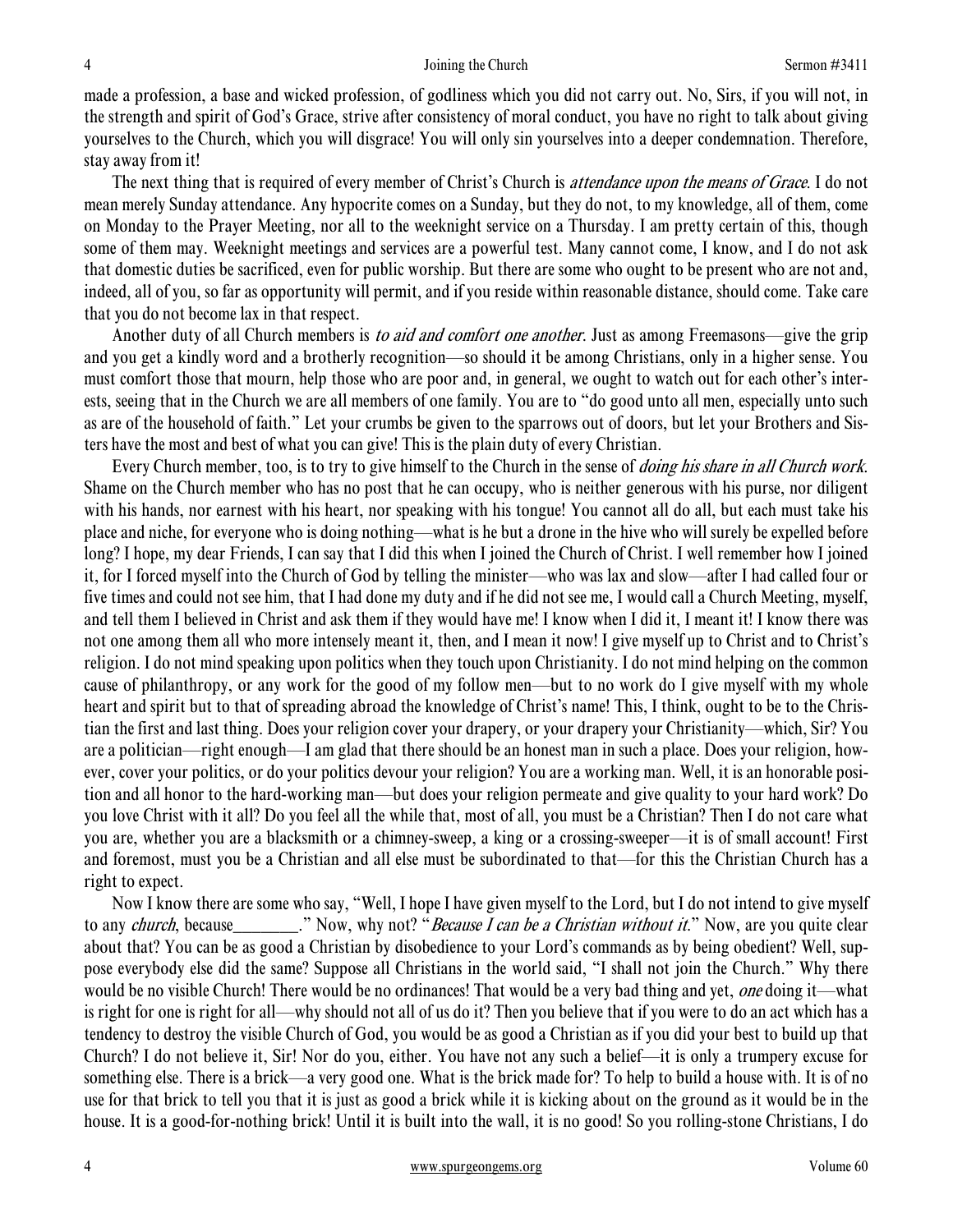#### Sermon #3411 Joining the Church 5

not believe that you are answering your purpose—you are living contrary to the life which Christ would have you live and you are much to blame for the injury you do! "Oh," says one, "though I hope I love the Lord, yet if I were to join the Church, I would feel it such a bond upon me." Just what you ought to feel! Ought you not to feel that you are bound to holiness, now, and bound to Christ, now? Oh, those blessed bonds! If there is anything that could make me feel more bound to holiness than I am, I should like to feel that fetter, for it is only liberty to feel bound to godliness, uprightness and carefulness of living!

"Oh," says another, "if I were to join the Church, I am afraid that I would not be able to hold on." You expect to hold on, I suppose, *out of the Church*—that is to say, you feel safer in disobeying Christ than in obeying Him! Strange feeling, that! Oh, you had better come and say, "My Master, I know Your saints ought to be united together in Church fellowship, for Churches were instituted by Your Apostles—and I trust I have Grace to carry out the obligation. I have no strength of my own, my Master, but my strength lies in resting upon You—I will follow where You lead and leave the rest to You."

"Ah, but," says another, "*I cannot join the Church—it is so imperfect*." You then, are perfect, of course! If so, I advise you to go to Heaven and join the Church, there, for certainly you are not fit to join it on earth and would be quite out of place!

"Yes," says another, "but I see so much that is wrong about Christians." There is nothing wrong in yourself, I suppose? I can only say, my Brother, that if the Church of God is not better than I am, I am sorry for it. I felt, when I joined the Church, that I would be getting a deal more good than I should be likely to bring into it. And with all the faults I have seen in living these 20 years or more in the Christian Church, I can say, as an honest man, that the members of the Church are the excellent of the earth in whom is all my delight—though they are not perfect, but a long way from it! If, out of Heaven, there are to be found any who really live near to God, it is the members of the Church of Christ.

"Ah," says another, "*but there are a rare lot of hypocrites*." You are very sound and sincere yourself, I suppose? I trust you are so, but then you ought to come and join the Church to add to its soundness by your own. I am sure, my dear Friends, none of you will shut up your shops tomorrow morning, or refuse to take a sovereign when a customer comes in because there happen to be some smashers about who are dealing with bad coins! No, not you! And you do not believe the theory of some, that because some professing Christians are hypocrites, therefore all are, for that would be as though you would say that because some sovereigns are bad, therefore all are bad—which would be clearly wrong, for if all sovereigns were counterfeits, it would never pay for the counterfeiter to try to pass his counterfeits! It is the quantity of good metal that passes off the bad. There is a fine good quantity of respectable golden Christians still in the world and still in the Church—rest assured of that!

"Well," says one, "I do not think—though I *hope* I am a servant of God—that I can join the Church. You see, *it is* so looked down upon." Oh, what a blessed look-down that is! I do think, Brothers and Sisters, there is no honor in the world equal to that of being looked down upon by that which is called, "Society," in this country! The most of people are slaves to what they call, "respectability." Respectability? When a man puts on a coat on Sunday that he has paid for. When he worships God by night or by day. Whether men see him or not—when he is an honest, straightforward man—I do not care how small his earnings are, he is a respectable man! And he need never bend his neck to the idea of Society or its artificial respectability!

 These various kinds of humbug, for they are no other, keep many from joining the Christian Church because they are afraid of being looked down upon by respectable people in Society. I read in a paper only yesterday that it would be no use to create Nonconformist peers, because in the next generation they would cease to be Nonconformist and become respectable in their religion—and I am afraid it is true! It is outrageous that as soon as some persons rise in social position they renounce the Church to which they gave themselves when they gave themselves to the Lord! The day will come when the poorest Christian will be exalted above the proudest peer that did not fear God—when God will take out of the hovels and cottages of England a peerage of an Imperial race that will put to the blush all the kings and princes of the world! And these He will set above the seraphim when others will be cast from His Presence!

Volume 60 www.spurgeongems.org 5 I say to any of you who will not join this Church because doing so would lower your respectability—neither I or Jesus Christ asks you to join it! If these are the gods you worship—Society and Respectability—go to your beggarly gods and worship them, but God will require it of your hands in the Day of Account. There is nothing better than the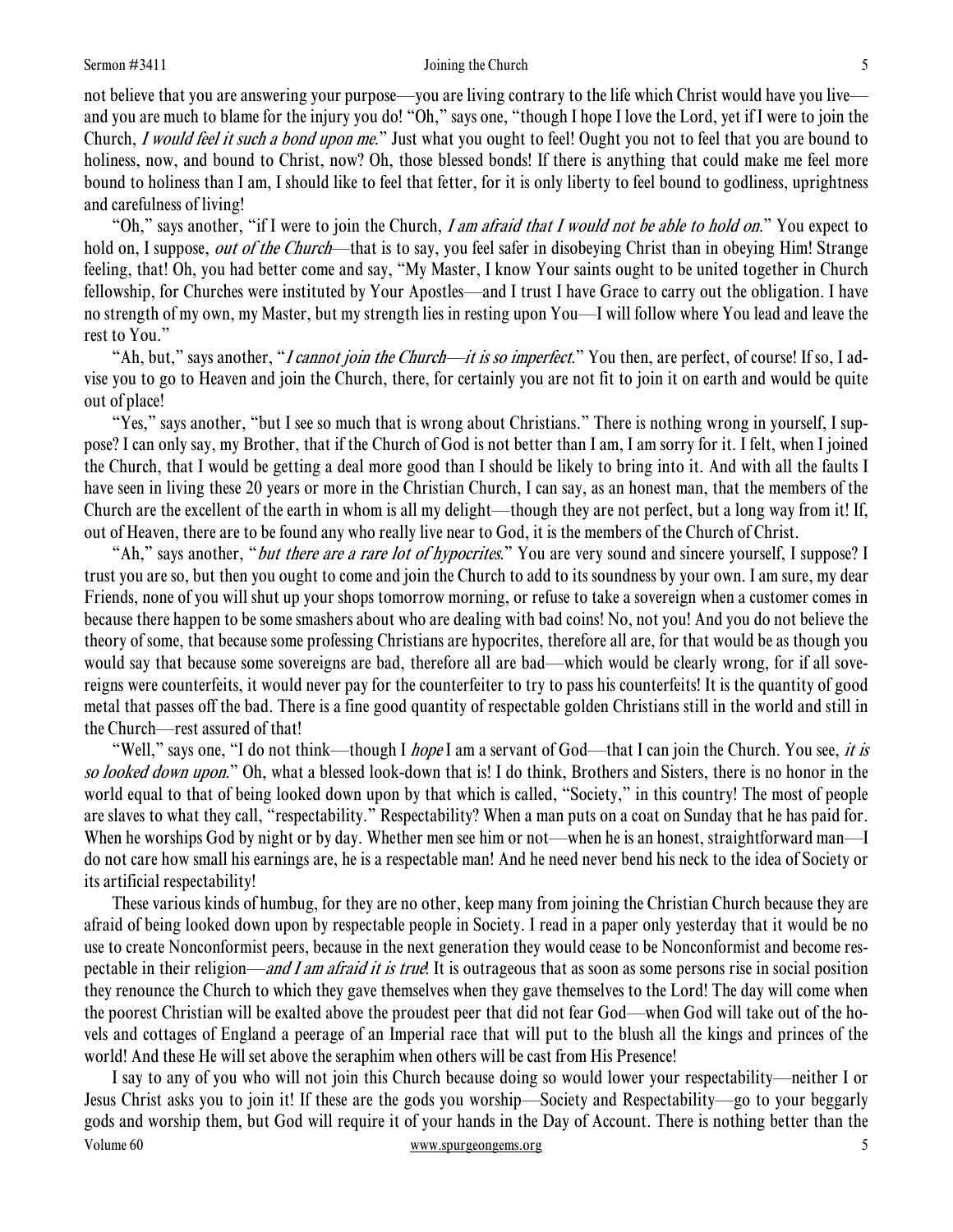service of Christ! For my own part, to be despised, pointed at, hooted in the streets, called by all manner of evil names—I would accept it all, sooner than all the stars of knighthoods and peerages if the service of Christ necessitated it, for this is the true honor of the Christian when he truly serves his Master! The day is coming when the Lord will divide between those that love Him and those that love Him not—and every day is getting ready for that last division. This very night the division is being made! In the preaching of the Gospel it is being carried out. Let each man take his stand and ask himself the question—Are you with Christ or with Belial? Are you with God, with Christ, with the precious blood, or do you still rank with sinful pleasures and their delights? As you will have to answer for it when the skies are on a blaze and the earth reels, and the Judgment trumpet summons you before the Great White Throne, so answer it now! And you brave spirits who have loved your Savior—if you have never yet joined His army, come and enlist now! And you loving spirits who are tender and who have shrunk back awhile, come forward now—

## "You that are men now serve Him Against unnumbered foes! Your courage rise with danger, And strength to strength oppose."

 Today stand up for Jesus! Today be willing to be the off-scouring of all things for His name's sake. And then, when He comes in His Glory, yours shall be the reward, a reward that shall far outweigh any losses that you can sustain today! "He that believes and is baptized shall be saved." "He that with his heart believes and with his mouth makes confession shall be saved." Believe in the Lord Jesus Christ and may His blessing rest upon you! Amen.

## EXPOSITION BY C. H. SPURGEON: 2 CORINTHIANS 8.

 The Apostle is writing concerning a certain collection which was being made for the poor saints of Jerusalem. It was from Jerusalem that the Gospel had spread into Greece and, therefore, those who had received spiritual things from the poor Jews at Jerusalem were bound by every tie of holy brotherhood to remember their benefactors in the time of famine. The Apostle stirs up the Corinthian Church about this contribution.

Verse 1. Moreover, brethren, we make known to you. Or, "we make you to know."

1, 2. Of the Grace of God bestowed on the Churches of Macedonia. How that in a great trial of affliction the abundance of their joy and their deep poverty abounded unto the riches of their generosity. It is good to stir one Christian up by the example of another and Paul excites those at Corinth by the example of the Churches in Macedonia—especially, no doubt, the Church at Philippi. He says that they were in great affliction and they were very poor, but yet they had been so filled with the Grace of God that their very poverty had enabled them to "abound to the riches of their generosity," for what they gave became more in proportion because they were so poor.

3. For to their power, I bear record, yes, and beyond their power they were willing of themselves. Without any pressure! Without even a hint—spontaneously!

4. Praying us with much entreaty that we would receive the gift, and take upon us the fellowship of the ministering to the saints. "Take upon us the communion," for that blessed word "*Koinonia*," communion, is applied not only to the Lord's Supper and to such fellowship as that, but to communion with poor saints—fellowship with them by helping their necessities. And Paul says that the Macedonian Churches pressed it upon him that he should take their money and go with it to Jerusalem and distribute it. He appears to have been very reluctant to do this, but they pressed it upon him.

5. And this they did, not as we hoped. That is, "according to our hopes."

6. But first gave their own selves to the Lord and unto us by the will of God. They first gave of themselves to God and then asked Paul to take it that he might use it for God in the distribution of Christian charity among the poor saints at Jerusalem.

6, 7. So we urged Titus, that as he had begun, so he would also finish in you the same Grace also. Therefore, as you abound in everything, in faith, and utterance, and knowledge, and in all diligence, and in your love to us, see that you abound in this Grace also. They were a famous Church—this Church at Corinth, having gifted men in abundance more than other Churches—to the extent that they did not have one man for a pastor because they so abounded in brethren able to edify. And he urges them, as they were forward in all things, not to be backward in their generosity.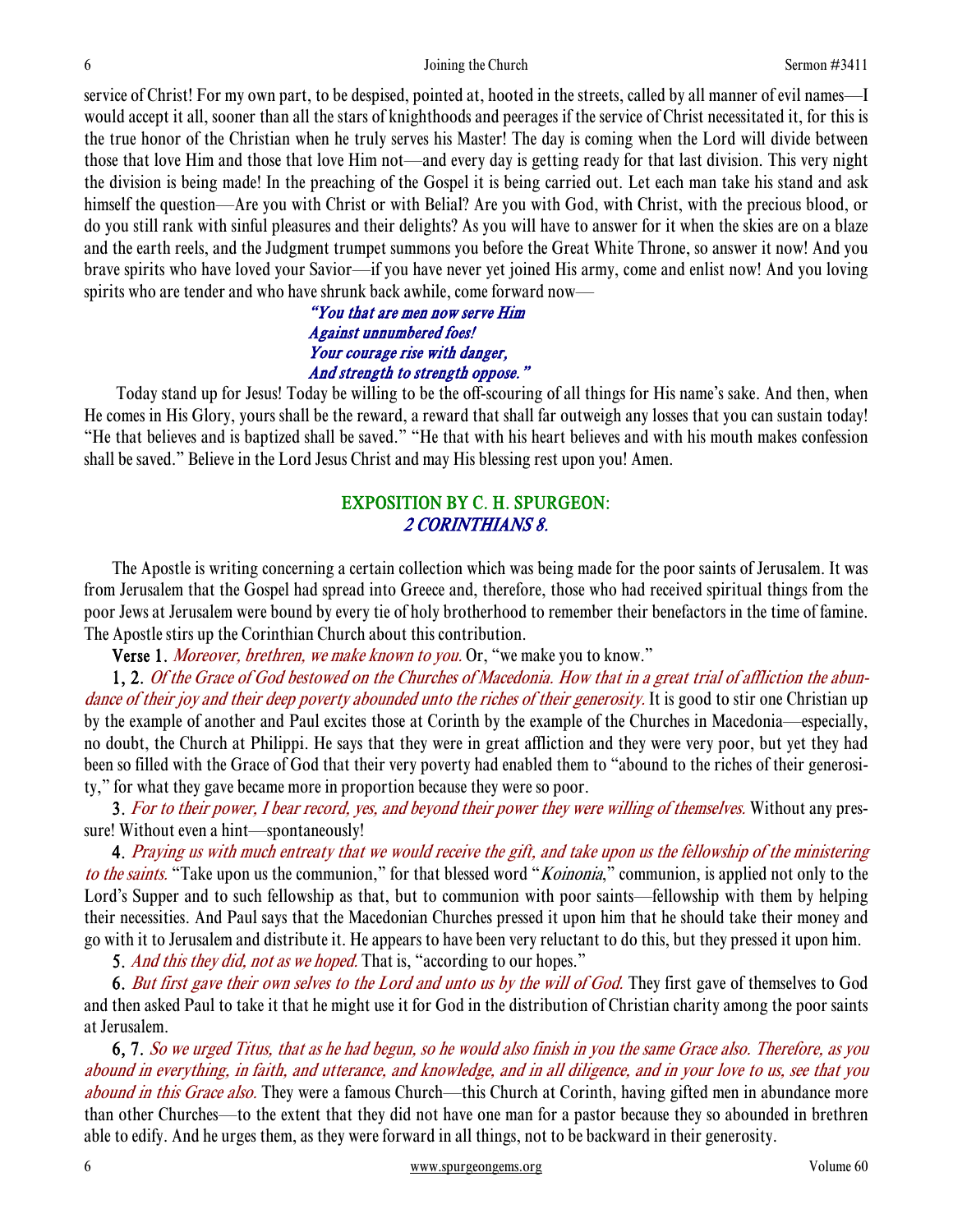8. I speak not by commandment. "I do not wish to put it upon you as a law. I want it to be spontaneous on your part."

8, 9. But by occasion of the forwardness of others, and to prove the sincerity of your love. For you know the Grace of our Lord Jesus Christ, that, though He was rich, yet for your sakes He became poor, that you, through His poverty, might be rich. What a touching argument! How could he find a better? Help your Brothers and Sisters in Jerusalem that are in need, even though that help should pinch you, for you know the Grace of our Lord Jesus Christ and what He did, and what He gave that you might be rich!

10. And herein I give my advice: for this is expedient for you, who have begun before, not only to do, but also to be forward a year ago. They had begun last year—perhaps not a year ago, but some months ago in the previous year—to talk the matter over and to make promises. And they had been among the first to undertake the work, but as yet they had not done it.

11. Now therefore perform the doing of it; that as there was a readiness to will, so there may be a performance, also, out of that which you have. They had not a minister, you see, and what is everybody's business is nobody's business—and so the contribution was not carried out. And in general, the Church at Corinth is about the worst in the New Testament, and that for this very reason—that it had not any oversight. It is the pattern Church of certain Brothers whom we have among us this day—in the very example of them! And they quote this as an example, whereas it is put here as a beacon, and a very excellent beacon, too, to warn us against any such thing! Everything was sixes and sevens, good people as they were. Seeing that they had no order and no discipline, nothing got done, and they wearied the Apostle's life because of that. God would have things done decently and in order—and He gives to His Churches, pastors after His own heart! And when He does, then is the Church able to carry out her desires and her activities with something like practical common-sense. But here a year ago, months ago, they had talked the matter over and made a promise—and now Paul has to say to them, "Now, therefore, perform the doing of it." They had no deacons to look them up, I will be bound to say.

12-14. For if there is first a willing mind, it is accepted according to that a man has, and not according to that he has not. For I mean not that other men be eased and you burdened, but by an equality, that now at this time your abundance may be a supply for their need—that their abundance may also be a supply for your need—that there may be equality. It is in the Christian Church, alone, that we shall ever find liberty, equality and fraternity thoroughly represented. There, by the life of Christ within His people spiritually, that shall be realized, and the Apostle backs up this thought of his, which Bengel has beautifully put when he says, "We ought to minister of our luxuries to the comfort of others, and of our comforts to the necessities of others." So we should, to keep up a balance that when one suffers needs and another abounds, there may be an equality made.

15. As it is written, he that had gathered much. Much manna

15-17. Had nothing left over: and he that had gathered little had no lack. But thanks be to God, which put the same earnest care into the heart of Titus for you. For, indeed, he accepted the exhortation, but being more forward, of his own accord he went unto you. Or, "he is coming to you," for he bore this letter to them.

18. And we have sent with him the Brother whose praise is in the Gospel throughout all the churches: And what Brother was that? Nobody knows. And a Brother who has praise in all the Churches may be well content to have his name forgotten! Oh, it would be a sweet thing to have praise in all the Churches anonymously, so that it all might go up to God. It may have been Luke. Probably it was. It may not have been Luke. Probably it was not. We do not know who it was. But it is not important. What does it matter? As Mr. Whitfield used to say, "Let my name perish, but let Christ's name last forever." "And we have sent with him the Brother whose praise is in the Gospel throughout all the churches."

19. And not that only, but who was also chosen of the Churches to travel with us with this Grace, Or "with this gift."

19, 20. Which is administered by us to the glory of the same Lord, and declaration of your ready mind. Avoiding this, that no man should blame us in this abundance which is administered by us. He had other brethren associated with him lest anybody should even hint that Paul was benefited thereby. And, oh, in the distribution of the Lord's money, it becomes us to be exceedingly careful! Paul adds this.

Volume 60 www.spurgeongems.org 7 7